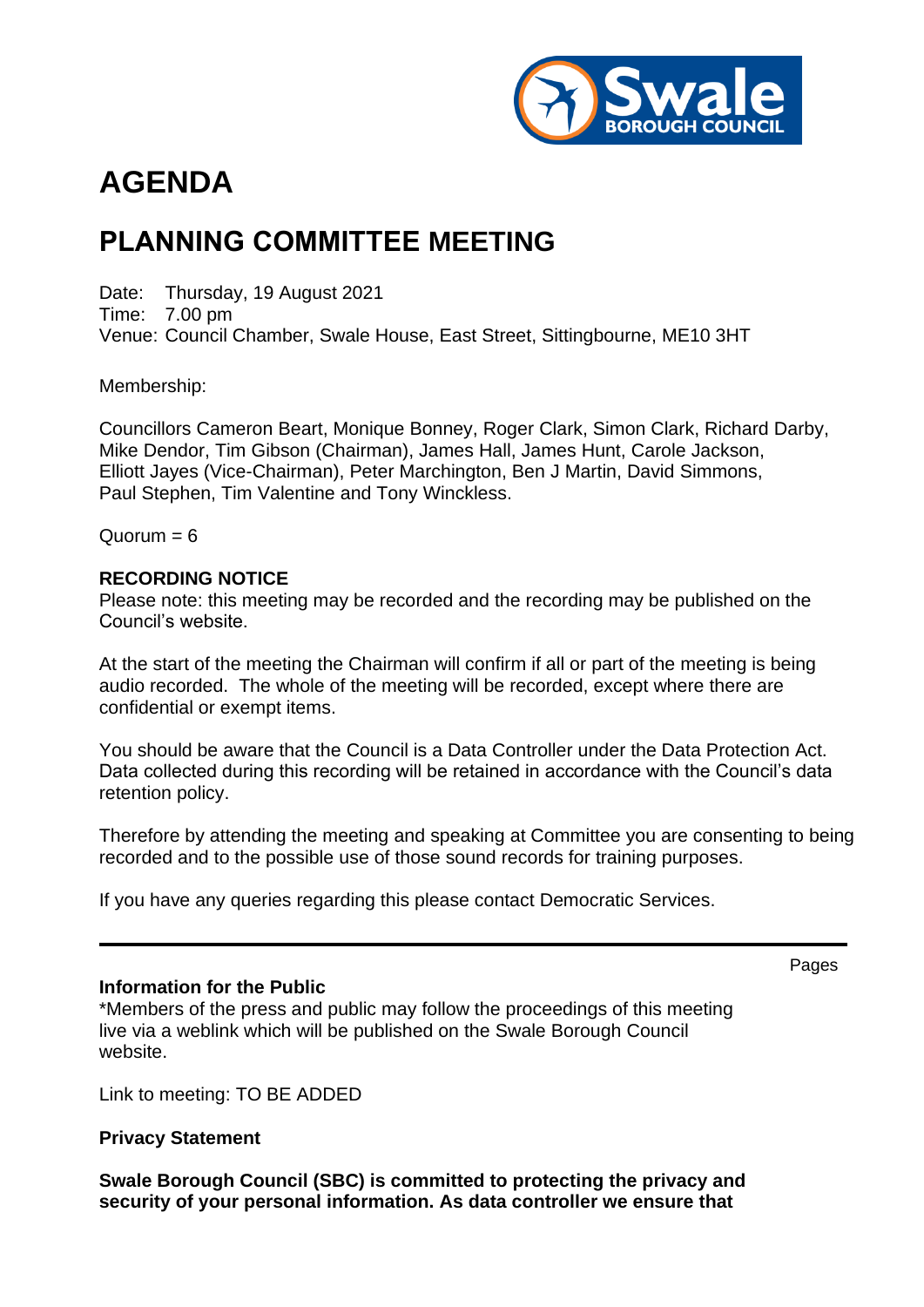**processing is carried out in accordance with the Data Protection Act 2018 and the General Data Protection Regulations. In calling to join the meeting your telephone number may be viewed solely by those Members and Officers in attendance at the Skype meeting and will not be shared further. No other identifying information will be made available through your joining to the meeting. In joining the meeting you are providing the Council with your consent to process your telephone number for the duration of the meeting. Your telephone number will not be retained after the meeting is finished.**

**If you have any concerns or questions about how we look after your personal information or your rights as an individual under the Regulations, please contact the Data Protection Officer by email at dataprotectionofficer@swale.gov.uk or by calling 01795 417179.**

- 1. Apologies for Absence and Confirmation of Substitutes
- 2. Minutes

To approve the [Minutes](https://services.swale.gov.uk/meetings/ieListDocuments.aspx?CId=130&MId=3574&Ver=4) of the Meeting held on 22 July 2021 (Minute Nos. 172 – 176) as a correct record.

3. Declarations of Interest

Councillors should not act or take decisions in order to gain financial or other material benefits for themselves or their spouse, civil partner or person with whom they are living with as a spouse or civil partner. They must declare and resolve any interests and relationships.

The Chairman will ask Members if they have any interests to declare in respect of items on this agenda, under the following headings:

(a) Disclosable Pecuniary Interests (DPI) under the Localism Act 2011. The nature as well as the existence of any such interest must be declared. After declaring a DPI, the Member must leave the meeting and not take part in the discussion or vote. This applies even if there is provision for public speaking.

(b) Disclosable Non Pecuniary Interests (DNPI) under the Code of Conduct adopted by the Council in May 2012. The nature as well as the existence of any such interest must be declared. After declaring a DNPI interest, the Member may stay, speak and vote on the matter.

(c) Where it is possible that a fair-minded and informed observer, having considered the facts would conclude that there was a real possibility that the Member might be predetermined or biased the Member should declare their predetermination or bias and then leave the meeting while that item is considered.

**Advice to Members:** If any Councillor has any doubt about the existence or nature of any DPI or DNPI which he/she may have in any item on this agenda, he/she should seek advice from the Monitoring Officer, the Head of Legal or from other Solicitors in Legal Services as